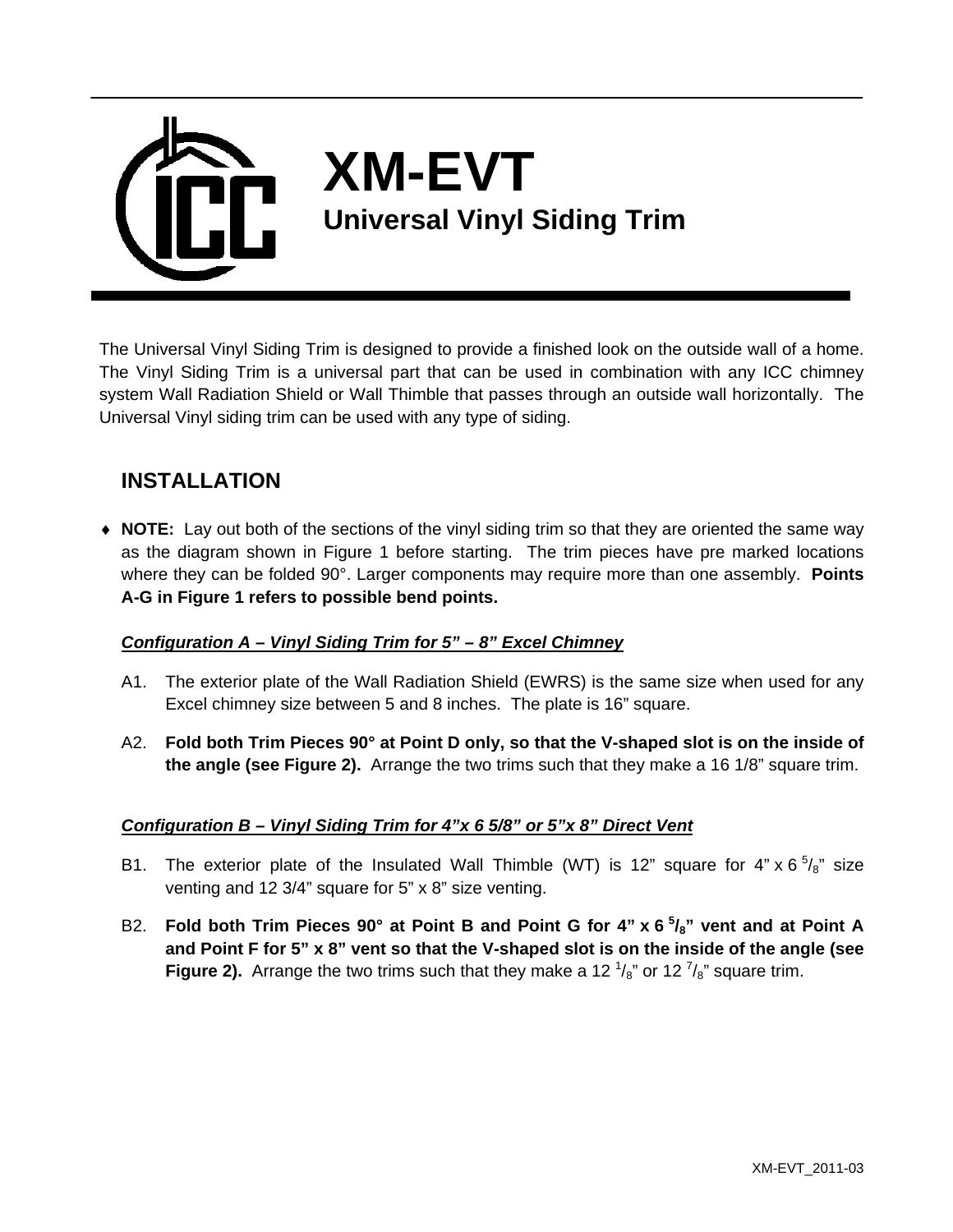### *Configuration C – Vinyl Siding Trim for 3" and 4" Pellet Vent*

- C1. The exterior plates of the Adjustable Wall Thimbles (PWT and PWTO) are the same size when used for either size of venting (3" or 4"). The width of the exterior plate of the wall thimble is 11 ¼".
- C2. **Fold both Trim Pieces 90° at Point A and Point E so that the V-shaped slot is on the inside of the angle (see Figure 2).** Arrange the two trims such that they make an 11  $\frac{1}{4}$ " square trim for the PWT and a 11 1/4" x 14 3/8" rectangle for the PWTO.

#### *For all Configurations*

- 1.
- a. If the vinyl siding has not yet been installed, proceed to step 2.
- b. If the home is already clad with vinyl siding, you will need to cut a square opening to the dimensions of the trim for the vinyl siding trim to be installed. You can use a grinding wheel with the appropriate cutting blade, a utility knife, or even tin snips.
- 2. Orient the trim sections together to prevent leakage between the joints. This is easiest to accomplish if the section along the top is a single piece. Also, where the trims overlap along the sides, position the outer trim facing downward so any moisture will run down the outside as opposed to between the layers.
- 3. Center the trim in the hole cut for the venting to pass through. Secure the trim against the outside wall of the home using #8 wood screws in all of the holes pre-punched in the trim. Use a silicone sealant around the exterior of the trim to prevent water infiltration.
- 4. Install the exterior plate assembly of the Wall Radiation Shield or Wall Thimble inside the square trim and seal the gap between the plate assembly and the square trim using silicone sealant (see Figure 3).